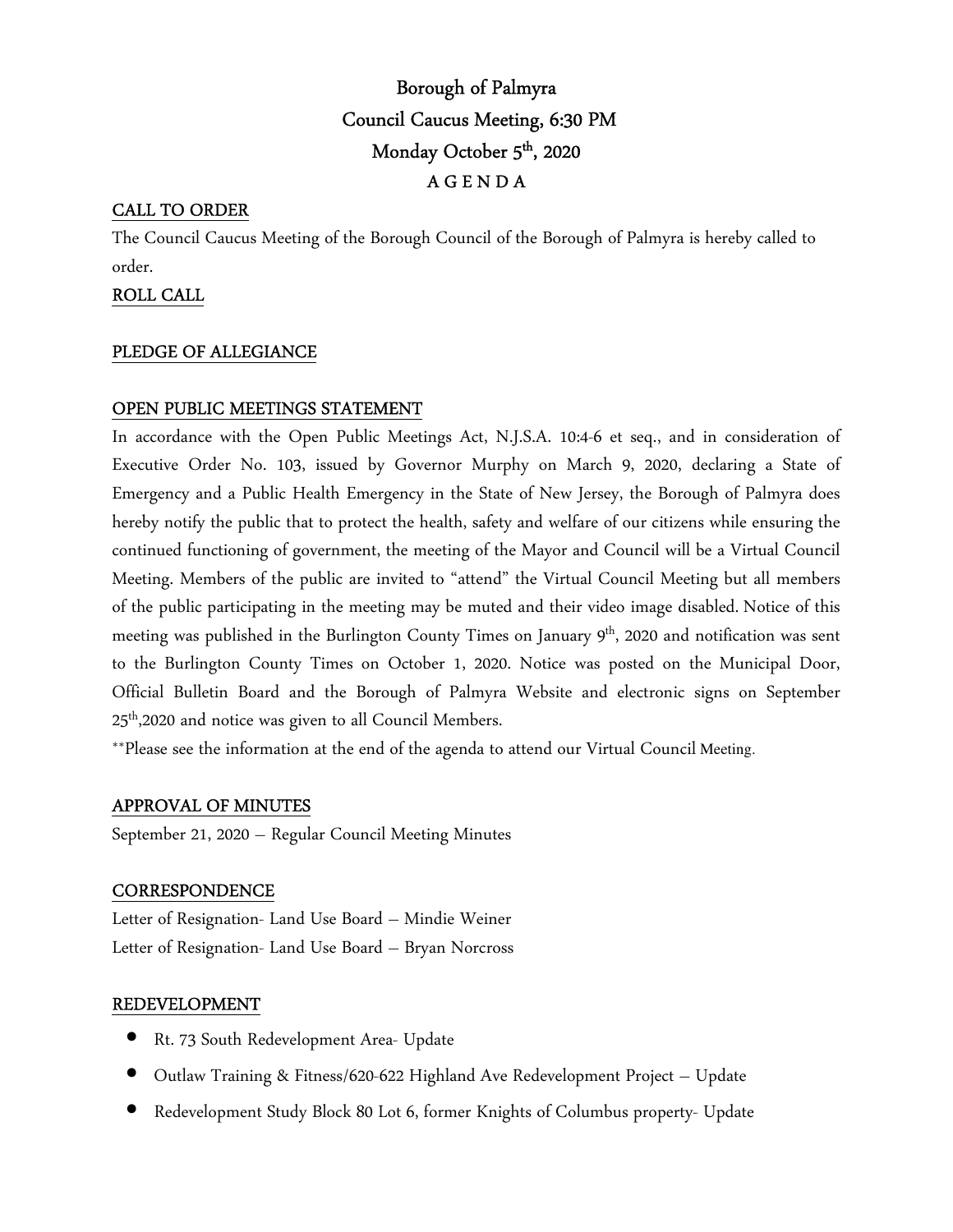## PROFESSINAL UPDATES

William Kirchner, ERI

#### PUBLIC COMMENT

We request those participants wishing to have or make a Public comment, email their questions or comments in advance to Borough Clerk Rita Jackson at djackson@boroughofpalmyra.com. The opportunity to submit comments prior to meeting expires at 12:00 PM on Monday October 5<sup>th</sup>, 2020. You must include "Meeting Question/ Comment" in the subject line and your name and full address for your comment to be considered valid. Comments submitted in a timely and complete manner will be reviewed and read during the virtual Council Meeting; it may be necessary to follow-up with persons submitting comments at a later date. All comments will become part of the record and included with the Meeting Minutes.

For those choose to "attend" the Virtual Meeting, Mayor Tait will open the meeting to the public for comments. Comments should be limited to no more than (2) two minutes. All comments will become part of the record and included with the Meeting Minutes.

#### RESOLUTIONS

Resolution 2020-190 and Resolution 2020-199 will be enacted as a single motion, if either resolution needs additional discussion it will be removed from the consent agenda and voted on separately.

Resolution 2020-190, Resolution Authorizing the Tax Collector to transfer the \$12,900.00 Premium due to Foreclosure to the Borough of Palmyra Current Account for Certificate #15-00043

Resolution 2020-191, Resolution Authorizing the Cancellation of Municipal Certificate #19-00001 for Block 26, Lot 7

Resolution 2020-192, Resolution Awarding a contract to Environmental Resolutions, Inc. for the Engineering Services for the HVAC System Preventative Maintenance Contract-2021 per their proposal dated September  $29<sup>th</sup>$ , 2020 in the amount of \$4,500.00.

Resolution 2020-193, Resolution Awarding a Contract to Environmental Resolutions, Inc. for the Preparation of Public Bid Documents for the On-Call Contracting Services in the amount of \$5,000.00 Resolution 2020-194, Resolution Authorizing an Adjustment to Sewer Account #1376000-0 Resolution.

Resolution 2020-195, Resolution Appointing Josiah Murphy to Lieutenant of the Borough of Palmyra Police Department Effective 07/01/2020 with an annual salary of \$112,200.00

Resolution 2020-196, Resolution Appointing Mindie Weiner as Part-Time Deputy Tax Collector for the Borough of Palmyra, Effective 10/05/2020 at the rate of \$35.00 per hour until 12/31/2020. Resolution 2020-197, Resolution Appointing Doretha R. Jackson as Borough of Palmyra Co-Land Use

Board Secretary at the annual rate of \$3,183.62 until 12/31/2020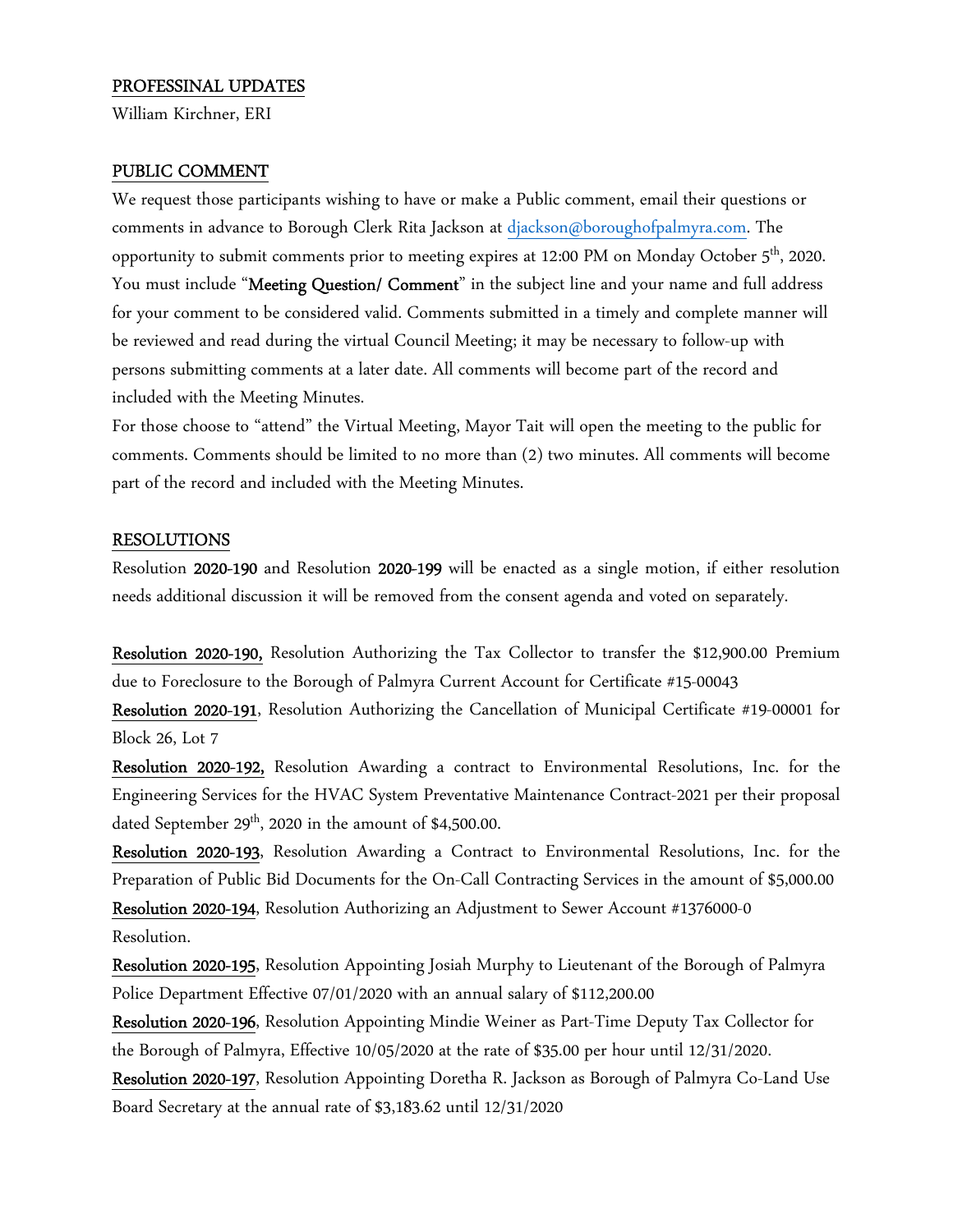Resolution 2020-198, Resolution Awarding a contract to Motorola Solutions care of Midstate Mobile Radio per quotes QU0000512770 and QU0000512457 per New Jersey State Contract # 83909 in the amount of \$26,334.40 Subject to Certification of CFO

Resolution 2020-199, Resolution Appointing Renay Montgomery to full-time Police Secretary at the hourly rate of \$18.65 effective October 5, 2020

## DISCUSSION ITEMS

- Public Events
	- Halloween

Police Department - Firearms Basic Training Seminar

- Borough Hall staffing and re-opening to the public
- Collective Bargaining Agreement with Palmyra Police Association
- Former Mayor Michelle Arnold advance travel funds owed the Borough and deleted emails
- Traffic signaling at Broad Street and Cinnaminson Avenue and Traffic Study
- 105th Annual NJLM Virtual Conference November 16th, 2020 thru November 20th, 2020
- Panhandling
- Outdoor seating for establishments with Plenary Retail Distribution Licenses
- Requests for purchase of Borough-owned lots update
- Veterans Park Improvements Project update
- Telecommunications fiber optic cable installation Borough consent requested
- Payton I Flournoy Park Usage request
- Animal Control Officers
- Protecting Children from Abuse Training for Managers/Supervisors/Elected Officials
- Columbus Day and Sewer fee extension
- Employee Assistance Program update
- Plumbing Sub-Code Official/Plumbing Inspector update
- Police Sergeants Exam
- Student Representatives to Borough Council Program update

# ADMINISTRATORS REPORT

- Salary Resolution and Salary Ordinance
- Trash Carts